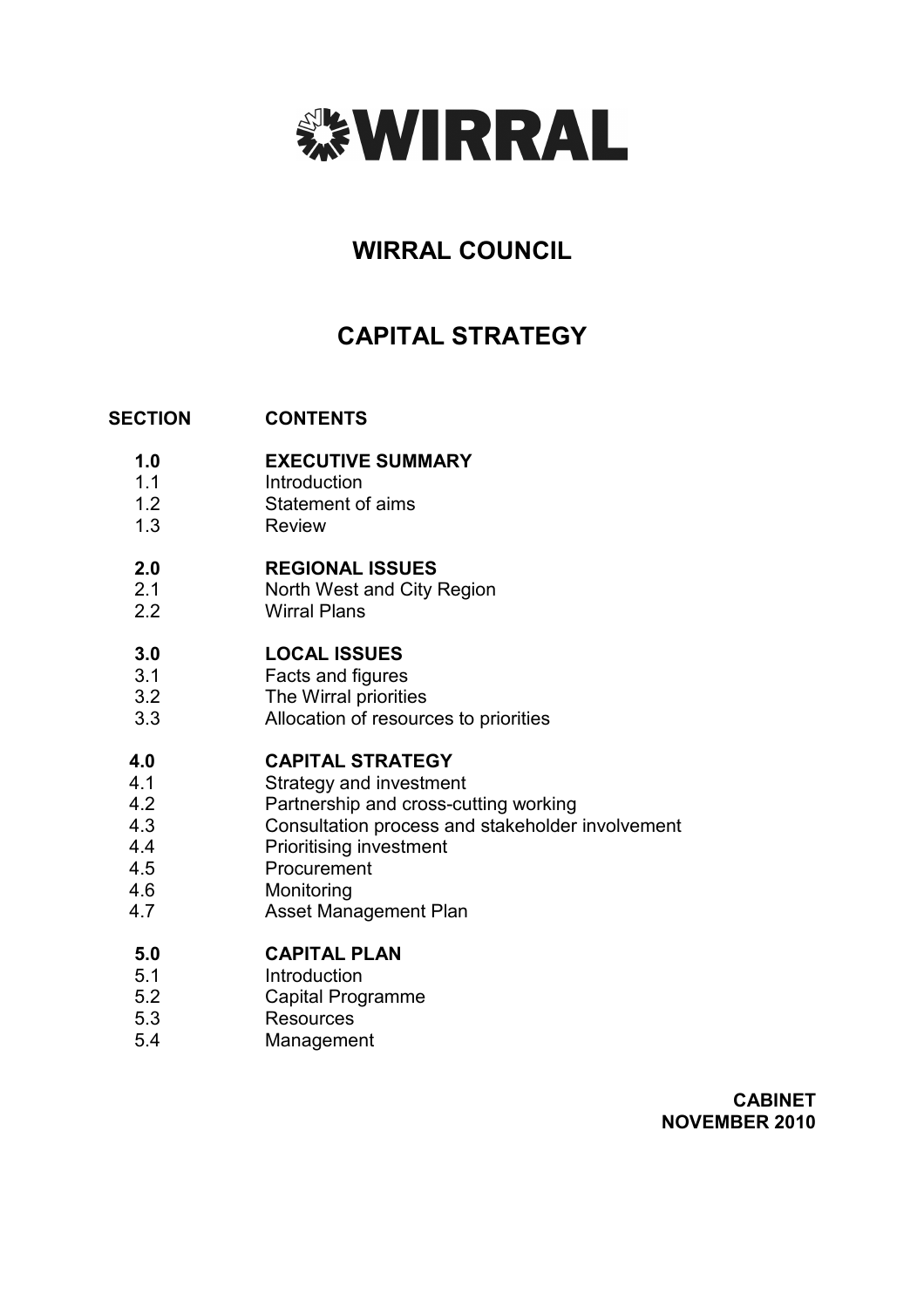# 1.0 EXECUTIVE SUMMARY

# 1.1 Introduction

- 1.1.1 Our vision for Wirral is of a more prosperous and equal Wirral, enabling all communities and people to thrive and achieve their full potential. This vision is clearly set out in Wirral's Sustainable Community Strategy and reflected in the Council's Corporate Plan.
- 1.1.2 The Corporate Plan is supported by a series of longer-term aims and annual priorities which are refreshed on an annual basis and guide future actions. This helps prioritise the use of resources as the Council continues to operate in an increasingly complex and challenging environment and informs the way in which the Council works with its partners who share many of these aims.
- 1.1.3 The national priorities of the Government are aligned with local priorities as part of the Council's corporate and business planning process in order to prioritise available resources. Wirral remains committed to maximising the use of scarce resources and directing these towards priority areas whilst keeping Council Tax at an affordable level as evidenced by recent Council Tax rises.

# 1.2 Statement of aims

- 1.2.1 This Strategy aims to support the delivery of the Council Vision and the Wirral Investment Strategy. The latter seeks that 'Together with our partners, Wirral Council is committed to encouraging focused and dynamic development while maintaining and enhancing Wirral's unique character and high quality of life. The Investment Strategy will ensure Wirral continues to be a prosperous and sustainable place to invest in, live, work and visit.'
- 1.2.2 With insufficient resources to meet all aspirations the Capital Strategy guides and shapes spending to maximise achievement of the Council's priorities by :-
	- Providing the policy framework for the operational work of asset management.
	- Demonstrating how capital resources will be prioritised to meet Council objectives.
	- Informing on the process for bidding for capital funding.
	- Providing a framework for managing and monitoring the capital programme.

# 1.3 Review

1.3.1 Whilst this Strategy will be valid at least until 2015 it will be annually reviewed to ensure it remains relevant. For this update there have been only minor changes to reflect the updated Corporate Plan. The annual Capital Programme provides the detail of what is being done to implement this Strategy.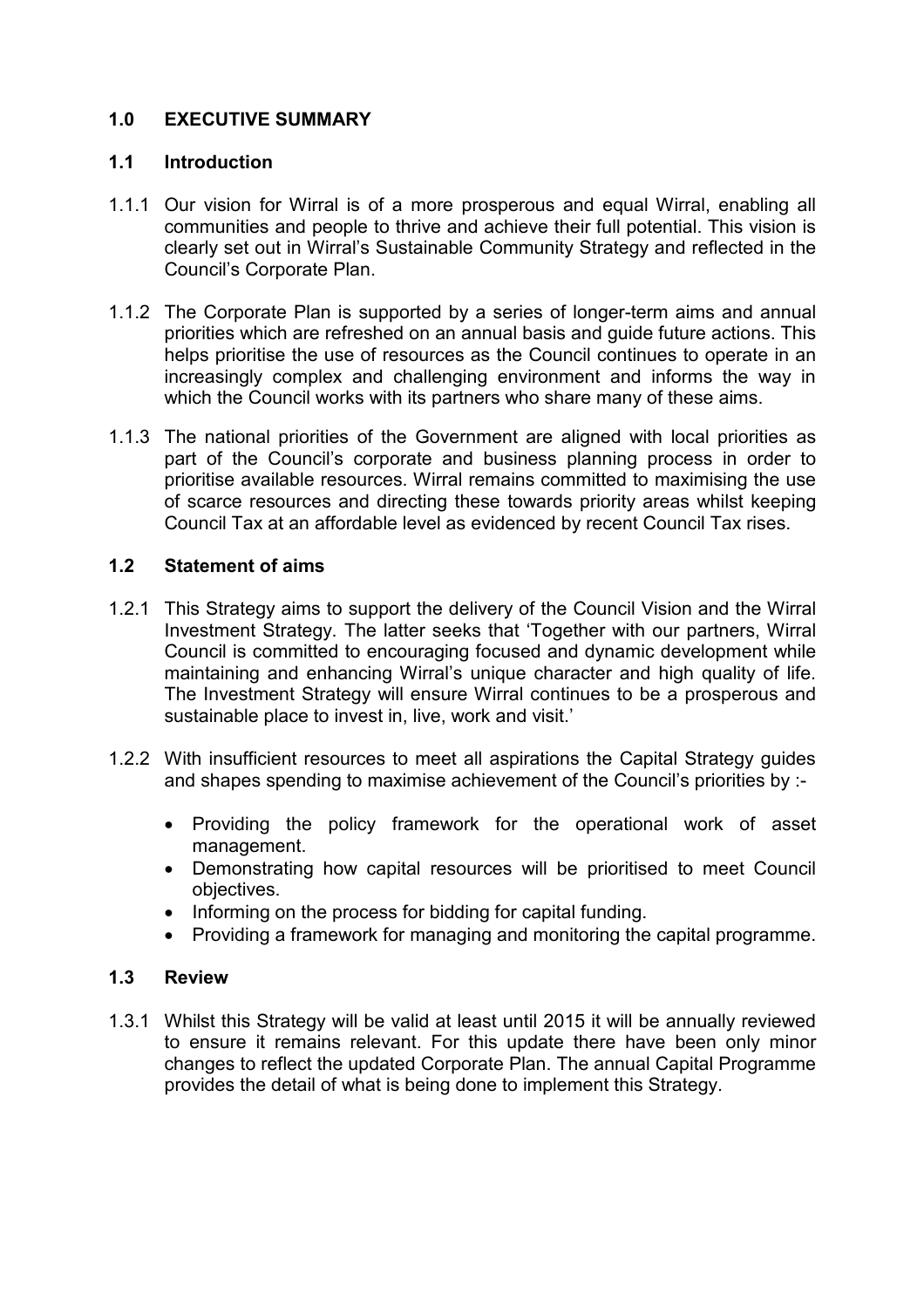# 2.0 REGIONAL ISSUES

# 2.1 North West and City Region

- 2.1.1. Future North West: Our Shared Priorities was published in August 2010 and provides a high level statement of strategic priorities and framework for activity in the North West over the next 20 years. It builds on a substantial programme of work over the last two years, originally undertaken to support the development of the North West Regional Strategy (RS2010) but now underpins Future North West.
- 2.1.2 It provides a strong evidence-based understanding not only of the North West's strengths and unique offer but also the most important challenges and issues we face in the years ahead. It has been developed through close collaboration between partners covering the private, public and third sectors throughout the North West – as a bottom-up rather than top-down document – and takes account of the results of two public consultation exercises as well as a sustainability assessment.
- 2.1.3 The Economic Strategy and Action Plan for the City Region identifies the investment programmes and priorities that will contribute to the continued economic renaissance of Merseyside within a sustainable development framework. It represents the investment identified and agreed with all Merseyside partners that is to be implemented to accelerate this promising growth.
- 2.1.4 Wirral, together with Liverpool City Council, led the development of the City Employment Strategy (CES) reflecting our understanding of the importance of the wider City Region in terms of sustainable economic development. The aim was to develop a demand led approach to improving employment and skills across the City Region. Since then Wirral has played a key role in the development of the city region Multi Area Agreement as well as working closely with wider partners through the Mersey Dee Alliance.

# 2.2 Wirral Plans

# 2.2.1 Wirral Investment Strategy

This sets out a strategic and coordinated approach to the future economic development of the borough. Growing the local economy is Wirral's primary challenge and is the top priority of the Investment Strategy.

Wirral Council has a clear vision which recognises that, although past policies have delivered against their objectives, the scale and pace of regeneration activity must be sharply increased to meet present and future challenges. Wirral can boast a range of unique latent and untapped assets which now underpin a new dynamic vision for Wirral's future. There is clear Council support for developments that focus on the significant regeneration opportunities offered by Wirral's waterfront and docklands. The Council will take a key and proactive role in realising these objectives.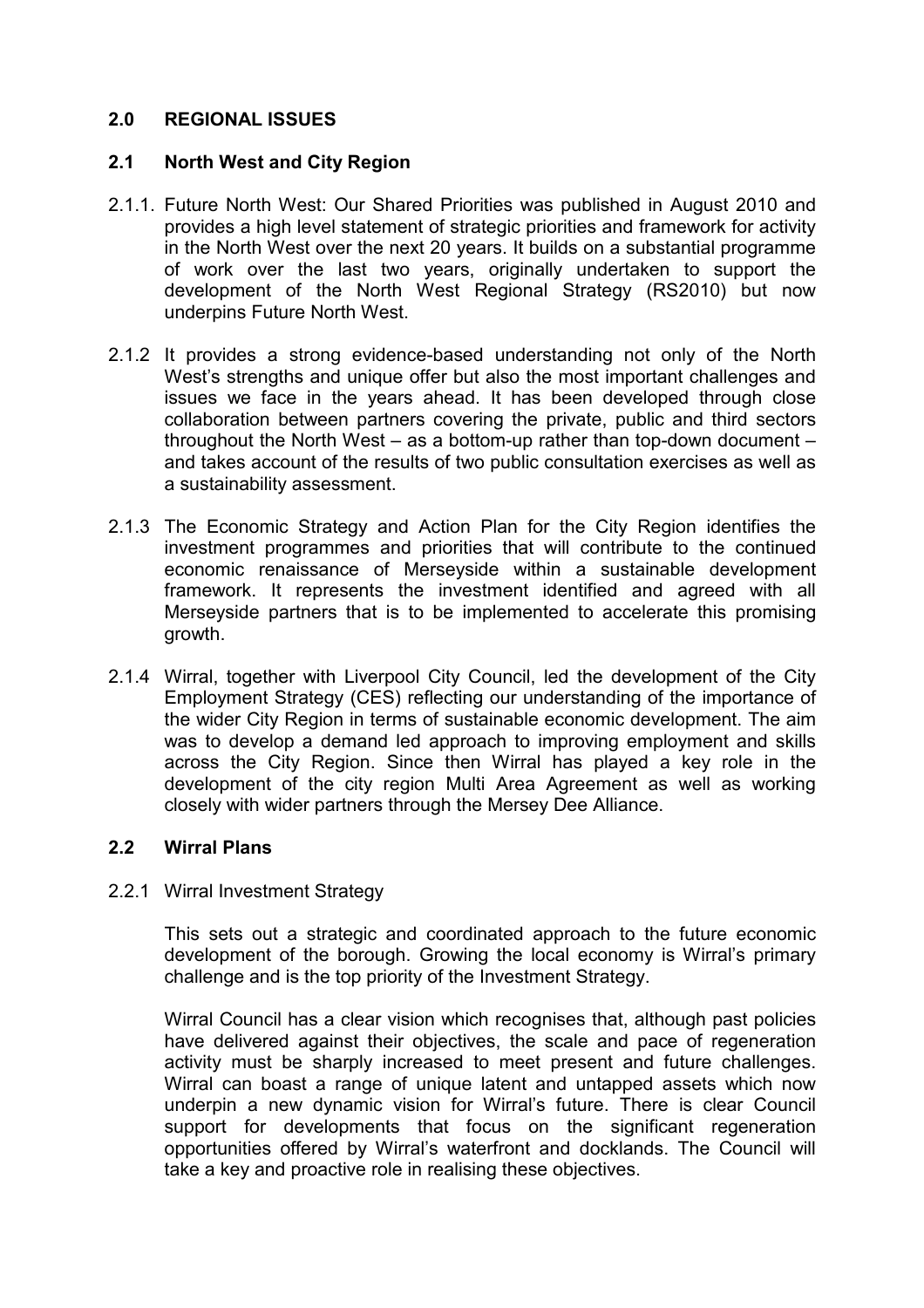Wirral's excellent quality of life, tourism and residential offer represent a strong existing opportunity to be built on and enhanced. Whilst recognising the strategic significance and importance of Wirral's Green Belt, it is also recognised that a redevelopment opportunity of exceptional economic and employment significance would receive consideration in the light of the Council's strategic objectives.

# 2.2.2 Enterprise Strategy – Embracing Change

This sets the direction for Enterprise policy in Wirral over the next decade. It identifies the key priorities that must be pursued in order to bring about the step change in economic and enterprise performance required to close the enterprise gap with better performing locations.

The Strategy aims to consolidate and spread success in the west and tackle entrenched low rates of enterprise among communities in the east, identifying those broad types of actions and approaches that will grow enterprise in Wirral.

2.2.3 Wirral Full Employment Strategy – Employment for All:

The Strategy provides a framework for planning our local labour market to ensure that Wirral has a suitably skilled workforce that meets the demands of employers within the city region, whilst helping residents to maximise their potential and improve their quality of life.

# 3.0 LOCAL ISSUES

### 3.1 Facts and Figures

- 3.1.1 Wirral's Sustainable Community Strategy and the Council Corporate Plan set out a clear understanding of the local issues facing the borough which is a place of enormous opportunity also of sharp contrasts.
- 3.1.2 The overall picture masks inequalities for local people as Wirral residents experience some of the country's most notable variations in economic and social well being. A substantial percentage of Wirral's population live within some of the country's most deprived areas, whilst there are also a large number that live in some of the country's most affluent areas.
- 3.1.3 Wirral's population has declined from over 355,000 during the 1970s to 308,495 in mid-2009. The population is skewed towards older age groups, with a lower proportion of younger adults and a higher proportion of older people than the averages for the rest of England and the North West. The fastest falling population categories are the 24 years and under age groups. With the availability of employment in the borough being lower than the national average a significant number are travelling outside for jobs.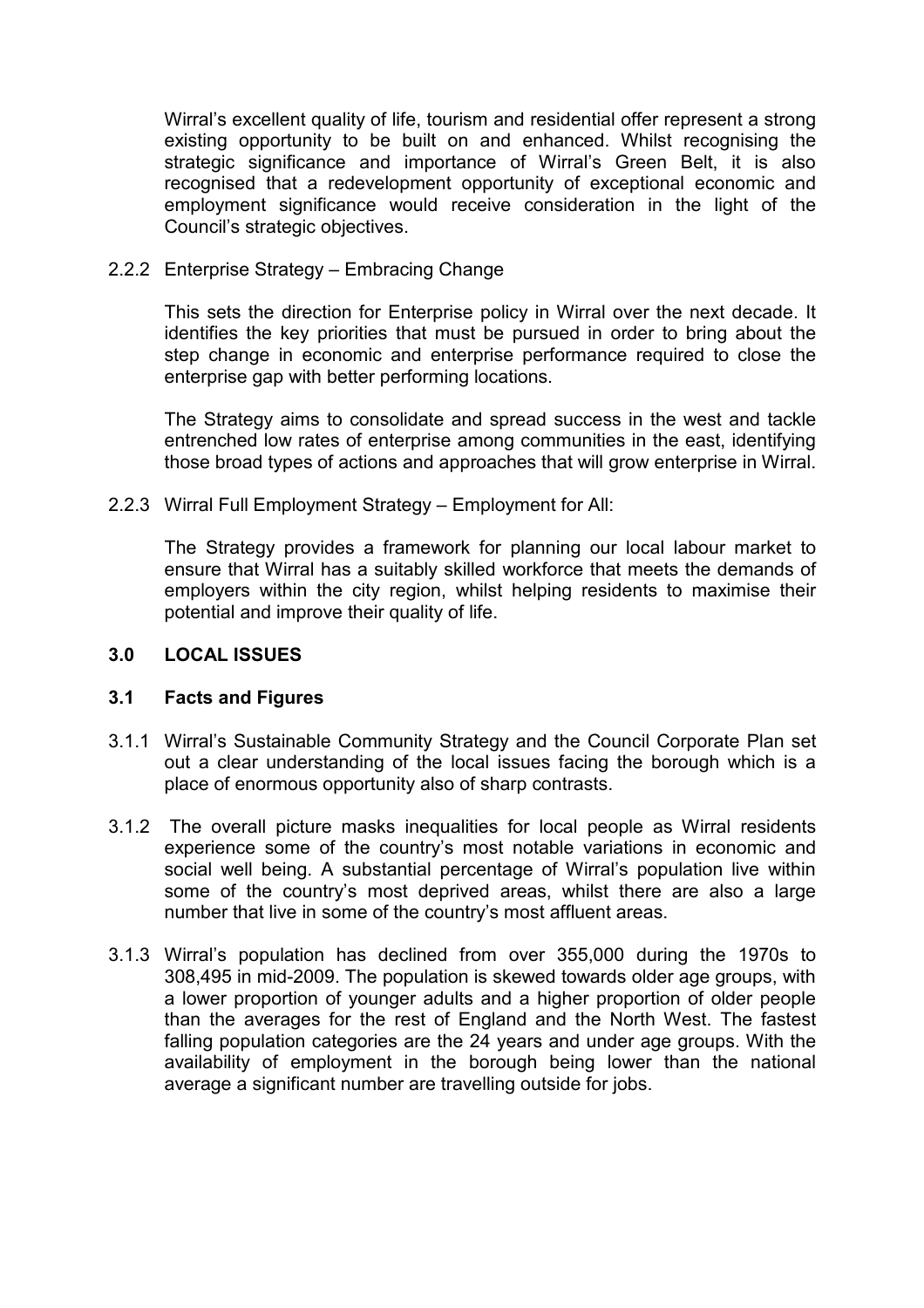# 3.2 The Wirral priorities

- 3.2.1 The approach to corporate planning integrates national and local priorities into a series of objectives and the Council's Corporate Plan contains the five corporate objectives set to achieve the Vision of a more prosperous and equal Wirral, enabling all communities to achieve their full potential which are:-
	- To create more jobs, achieve a prosperous economy and regenerate **Wirral**
	- To create a clean, pleasant, safe and sustainable environment.
	- To improve health and well-being for all, ensuring people who require support are full participants in mainstream society.
	- To raise the aspirations of young people.
	- To create an excellent Council.

# 3.3 Allocation of resources to priorities

3.3.1 The table provides some examples of how investment, from the Council and its partners and the private sector, contributes to meeting the objectives and delivering the priorities of the Council.

| <b>Corporate Objective</b>                                                                                                               | <b>Examples of Capital investment</b>                                                                                                                                                                                                                                                    |
|------------------------------------------------------------------------------------------------------------------------------------------|------------------------------------------------------------------------------------------------------------------------------------------------------------------------------------------------------------------------------------------------------------------------------------------|
| To create more jobs,<br>achieve a prosperous<br>economy and<br>regenerate Wirral                                                         | Wirral International Business Park,<br>Regeneration of Hoylake / West Kirby, New Brighton,<br>Regeneration of Wirral Waters / Docklands,<br>The Floral Pavilion Theatre and Conference Centre,<br>NewHeartlands partnership with social landlords and<br>private sector.                 |
| To create a clean,<br>pleasant, safe and<br>sustainable<br>environment                                                                   | Development and expansion of Streetscene services;<br>Energy efficiency and sustainability initiatives,<br>Local safety and speed reduction schemes,<br>Investment in infrastructure inc highways,<br>Investment in housing through NewHeartlands.                                       |
| To improve health and<br>well-being for all,<br>ensuring people who<br>require support are full<br>participants in<br>mainstream society | Sports halls for School and shared Community use;<br>Disabled access schemes to public buildings;<br>Investment into care inc former Mendell Lodge facility.<br>Improvements to sports centres including the Oval<br>Sports Centre and Wirral Tennis Centre.                             |
| To raise the<br>aspirations of young<br>people                                                                                           | New and refurbished schools;<br>Woodchurch High School,<br>Children's Centres across the borough.                                                                                                                                                                                        |
| To create an excellent<br>Council                                                                                                        | Review the use of assets selling surplus assets,<br>Investment into technology and customer access via<br>the Call Centre, One Stop Shops, libraries and web,<br>Creation of Wirral Archive and Records Unit,<br>Work with partners to maximise benefits eg health and<br>care services. |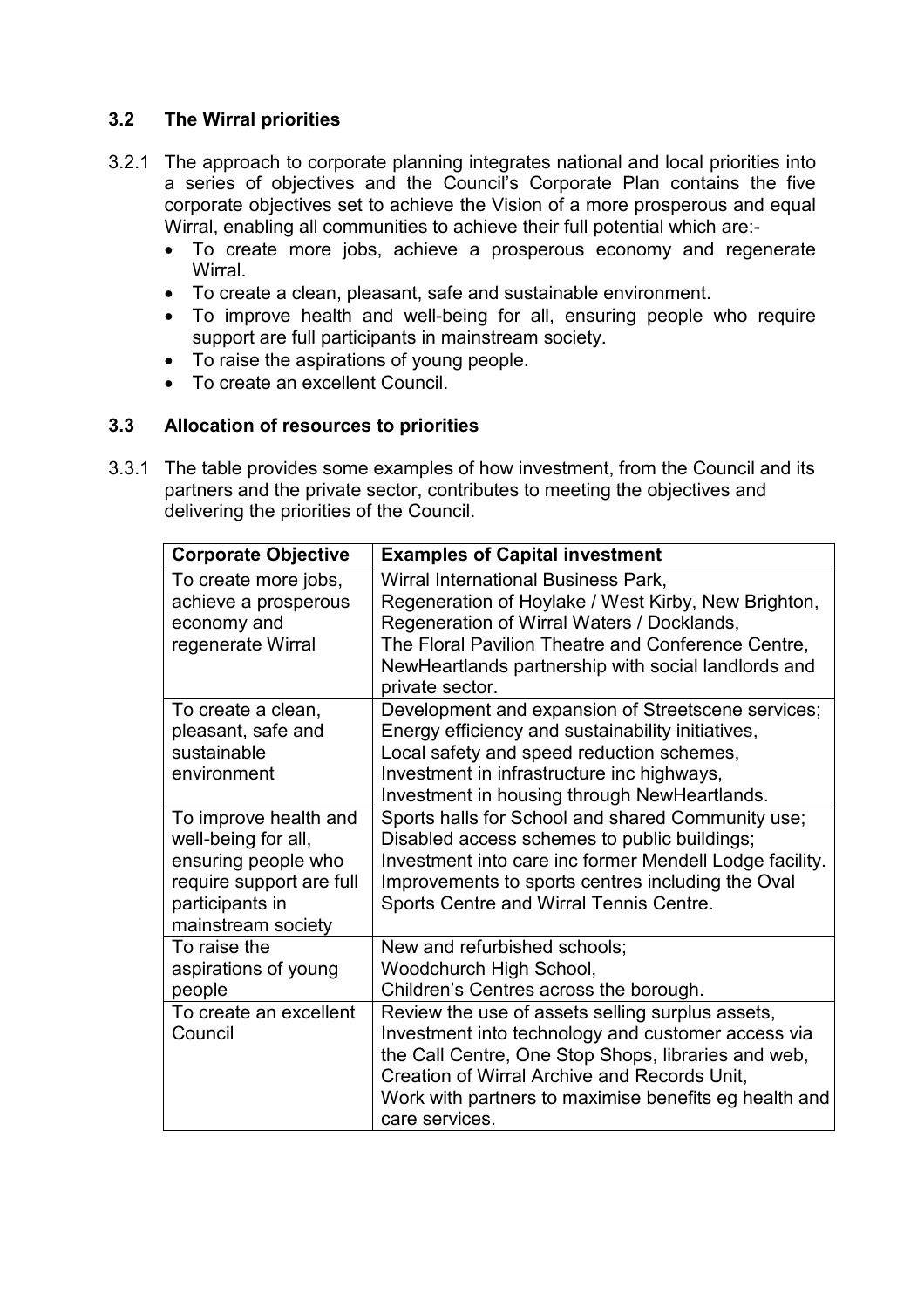# 4.0 CAPITAL STRATEGY

# 4.1 Strategy and investment

- 4.1.1 The purpose of the Capital Strategy is to enable the Council to work together with partners and stakeholders to prioritise and effectively deliver capital investment that contributes to the achievement of Wirral's objectives.
- 4.1.2 The Strategy is key to drawing together the capital requirements emerging from the Investment Strategy and service strategies to prioritise the capital needs of services and to maximise opportunities for joined-up investment with local partners. Bids for inclusion in the capital programme are prioritised against criteria taking account of the priorities identified in the Corporate Plan.
- 4.1.3 Grant funding has always been key to supporting our capital investment needs. Wirral has been proactive and has an excellent history of attracting external grants. This is particularly the case for the improvement of schools and for improvements in housing. The latter tackles low demand, abandoned homes, failing housing markets and support the creation of sustainable communities in Liscard, Seacombe, Birkenhead, Bidston and Tranmere;
- 4.1.4 Council Resources are used to lever in investment essentially for housing and regeneration. In housing this includes NewHeartlands and in regeneration the Business Park projects re-used land, secured private sector investment and created jobs. These Council resources include receipts from the sale of surplus assets identified from the implementation of the Asset Management Plan and school sites identified from the programmed review of school places.

# 4.2 Partnership and cross-cutting working

- 4.2.1 Strong and effective partnership working underpins the Council's commitment to providing high quality and efficient services. This was recognised in Beacon Status awards for 'Transforming Secondary Education' and 'Child and Adolescent Mental Health Services'.
- 4.2.2 The delivery of the Investment Strategy requires further concerted, joint action with a range of partners and agencies. In addition to the strategic relationships that extend beyond Wirral, the Council is working with partners within the borough across the private, public, voluntary and community sectors to realign service delivery and to identify gaps in provision.
- 4.2.3 Wirral's Local Strategic Partnership Board involves the Council and other public sector organisations and includes representatives of major thematic partnerships including Health and Social Care, Crime and Disorder Reduction, and Wirral Learning Partnership.
- 4.2.4 The Local Transport Plan (LTP2) was developed with the other Merseyside Local Authorities and Merseytravel and the Green Transport initiative discourages the use of cars for journeys to and from work and promotes alternative forms of transport.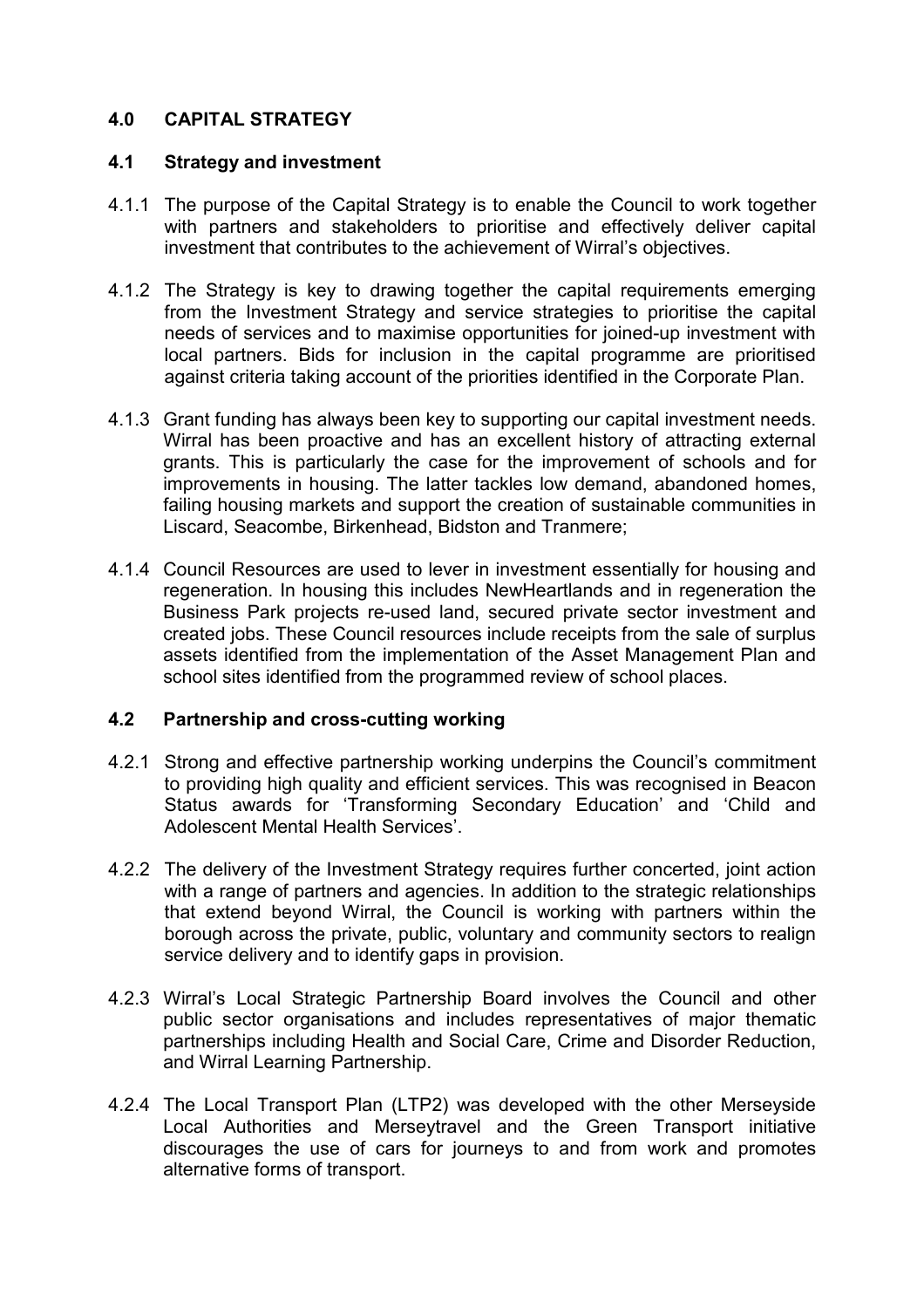- 4.2.5 Wirral works closely with its local health partners. Initiatives include; developing multi-service centres for respite and social care which expand the number of Council beds available for older people, developing GP and pharmacy facilities in specific areas of the borough.
- 4.2.6 Wirral is working closely with Wirral Partnership Homes, the landlord of its former Housing Stock. Initiatives include a joint Community Fund for supporting housing and regeneration projects across the borough. This Fund is being used to support the transfer of Council assets into community ownership.
- 4.2.7 Cross cutting initiatives include investment in IT to replace core IT systems and to improve customer access to services and the commitment to reducing dependency upon land and buildings through the Asset Review and working with local agencies.
- 4.2.8 The opportunities offered by the New Brighton, Wirral Docklands and Woodside developments seek to achieve the vision of the Investment Strategy. This incorporates regeneration, employment, innovation and enterprise, infrastructure and the maximising of the use of sites on Wirral and involves the Council and a range of external private sector partners working together.

# 4.3 Consultation process and stakeholder involvement

- 4.3.1 Improving the level of community involvement in public services is a key for the public sector. The value of public participation enhances the role of local government in community leadership and Wirral is committed to extending community involvement.
- 4.3.2 Wirral Council is preparing for a consultation process that will help to shape the future of local services. 'WIRRAL'S FUTURE. Be a part of it', will be the biggest public consultation undertaken by the Council to set budget priorities for the next financial year.
- 4.3.3 Wirral will also continue to undertake consultation with a range of stakeholders and members of the public ranging from the Wirral Citizens' Panel, Area Forum meetings to focus groups of specific service users and Community and Residents groups. The Youth Forums, Young People Parliament and Older People Parliament enable views to be sought across the breadth of the community.
- 4.3.4 Wirral continues to develop its Climate Change Strategy in consultation with local environmental groups and partners, including the living and working environmental partnership and the Wirral Coastal Partnership.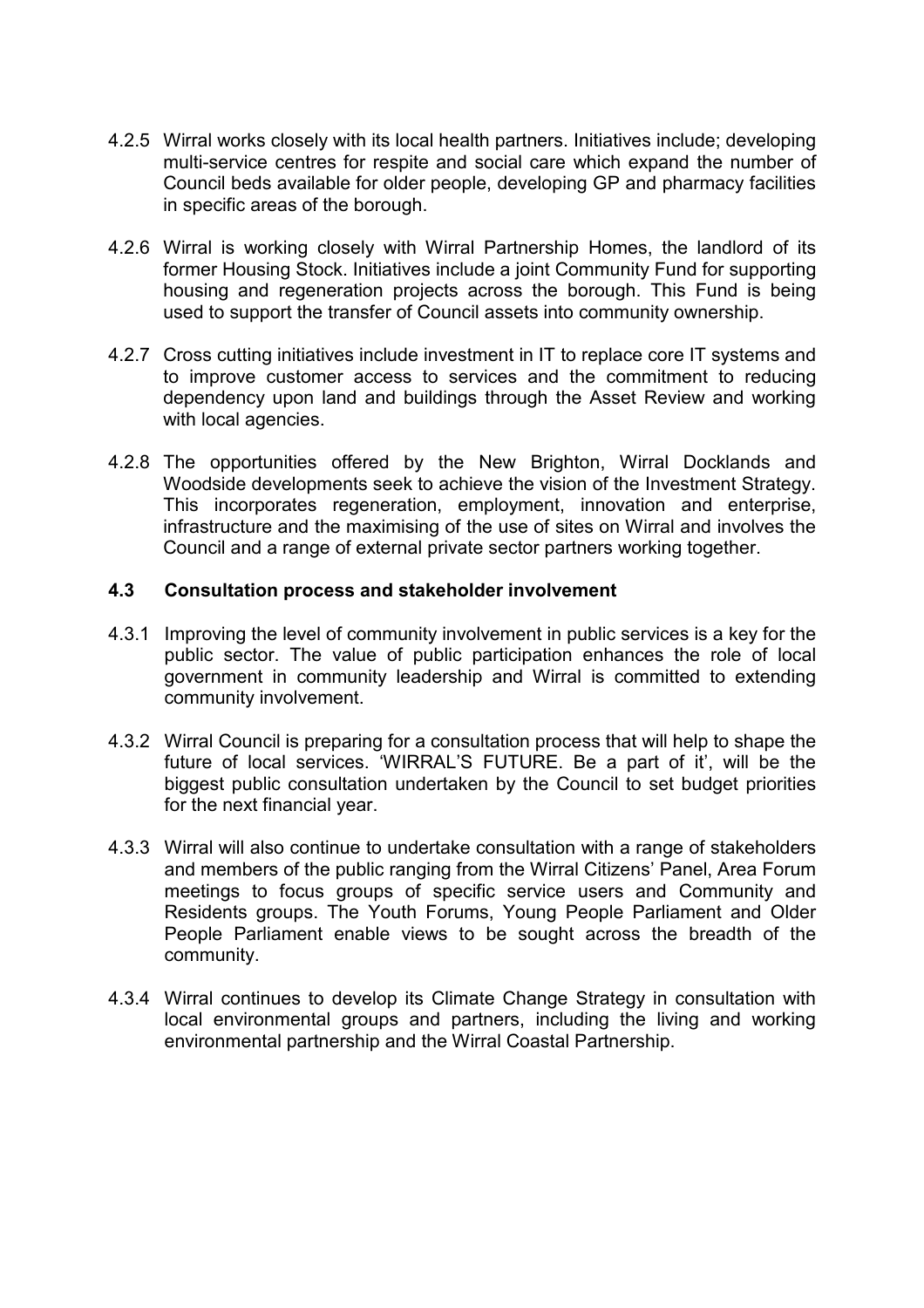- 4.3.5 Wirral continues to consult and engage with all its business and community stakeholders in the delivery of its capital programme. The engagement and consultation with community groups has seen the establishment, with plans for further expansion, of centres which deliver a range of high quality, local community services from the other public sector organisations, the Wirral Metropolitan College and voluntary sector providers.
- 4.3.6 Member involvement is key and the three year capital programme is subject to an annual review and assessment. The programme is approved by Cabinet each December. In terms of the strategic documents the Sustainable Community Strategy, Investment Strategy, Capital Strategy and Asset Management Plan are all approved by Cabinet. The Capital Investment Programme Guidance Document provides more detailed practical information and is reviewed periodically.

# 4.4 Prioritising investment

- 4.4.1 The Capital Strategy is based on addressing the needs identified through corporate objectives and local priorities, issues of public concern and need; Asset Management Plans and national regulations and statutory obligations.
- 4.4.2 As demand for investment exceeds the resources available a process for the prioritisation and approval of capital bid submissions ensures the effective working of the strategy and results in the three year Capital Programme.
- 4.4.3 All bids require Business Case submissions that are scored and prioritised against criteria based upon the corporate objectives. Bids must include any impact upon revenue costs and, if approved, the implications are accommodated within the financial plans. The Business Cases are reviewed to produce a priority list for Cabinet with Members concluding the decision making process when approving a Capital Programme that meets the key priorities and targets of the Council.

# 4.5 Procurement

- 4.5.1 The Council Procurement Strategy is aligned with the National Procurement Strategy for Local Government in England and aims to support Council policy and seek continuous improvement in procurement to achieve best value.
- 4.5.2 Wirral recognises the need to be flexible and innovative in its procurement options. This can be shown by the range of alternative procurement initiatives developed or being implemented to improve delivery of investment projects.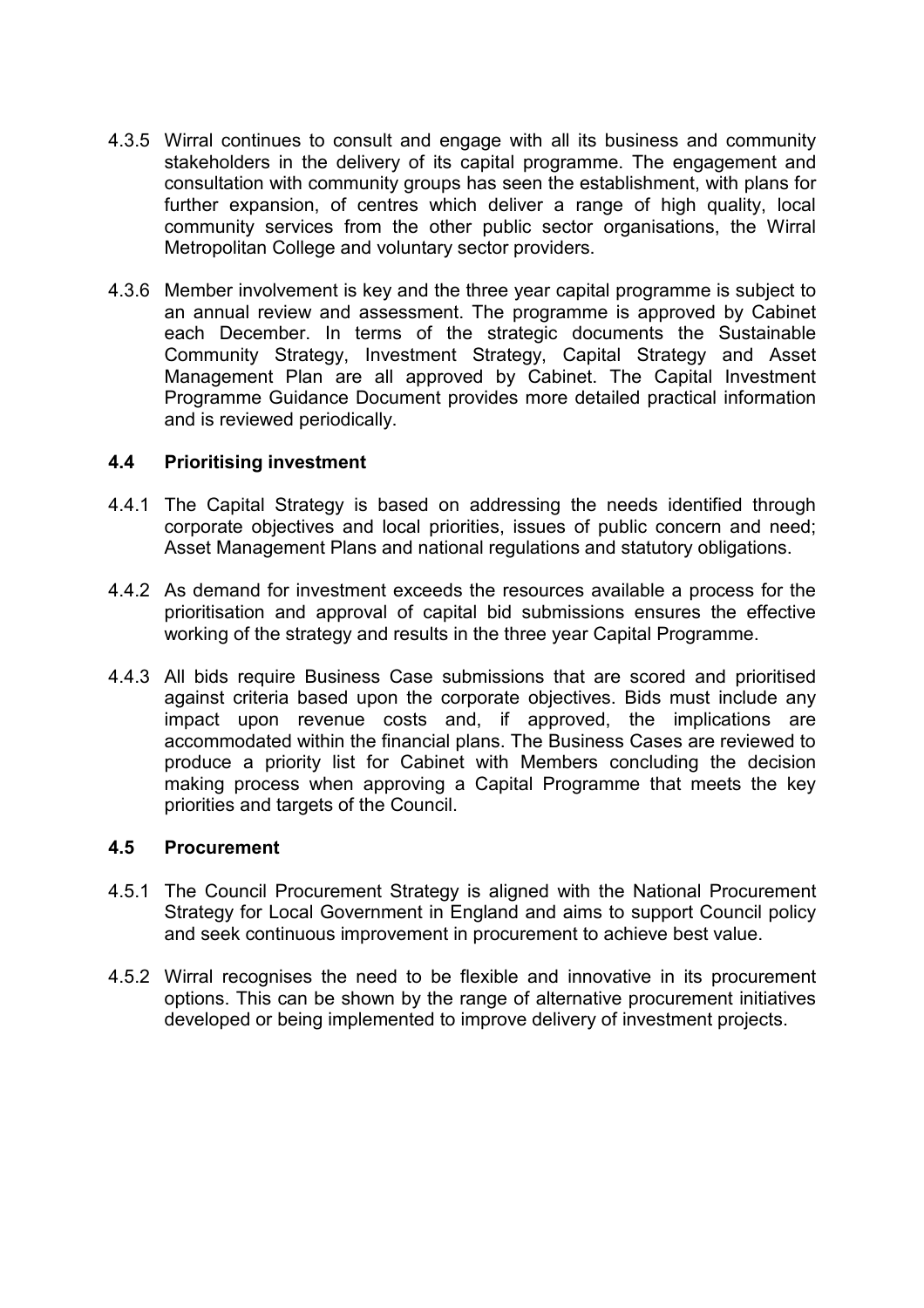- 4.5.3 These initiatives include the Wirral Schools Private Finance Initiative scheme; the appointment of private developer partners to support NewHeartlands; the transfer of the housing stock to provide the resources to meet the requirements of the Decent Homes standard; the involvement of stakeholders in plans and the use of Constructionline to provide a database of suitable contractors selected on technical, financial, and more health and safety criteria.
- 4.5.4 Whilst these initiatives continue Wirral is looking to further progress the work undertaken on sustainability and energy management. This includes working with contractors to develop sustainable construction initiatives.

# 4.6 Monitoring

- 4.6.1 The Investment Strategy Group, comprising Chief Officers, is responsible for overseeing the overall delivery of service outcomes. The Capital Strategy is kept up to date and formally agreed by Council each year.
- 4.6.2 The Capital Investment Programme Guidance Document consolidates the guidance and procedures, including for Business Case submissions, into one document to support those involved with the capital programme.
- 4.6.3 Chief Officers have processes in place to regularly review the performance of projects. Monthly meetings review progress against the approved capital programme and the financial position / projections.
- 4.6.4 Monitoring and performance reports are submitted on a quarterly basis to Cabinet and there are also end of financial year reports to Cabinet reviewing the capital programme.
- 4.6.5 Responsibility for financial management within the Council, including the capital programme, is with the Director of Finance. All officers involved on capital projects have a responsibility to ensure that monitoring reports are comprehensive and reflect all current spend and commitments including any exceptional cases of schemes not explicitly in the agreed programmes.

# 4.7 Asset Management Plan

4.7.1 Wirral has been committed to proactively transferring assets into community ownership and disposing of underused, surplus and investment assets. This approach producing capital receipts, levering external funding or bridging the gap between the resources and requirements.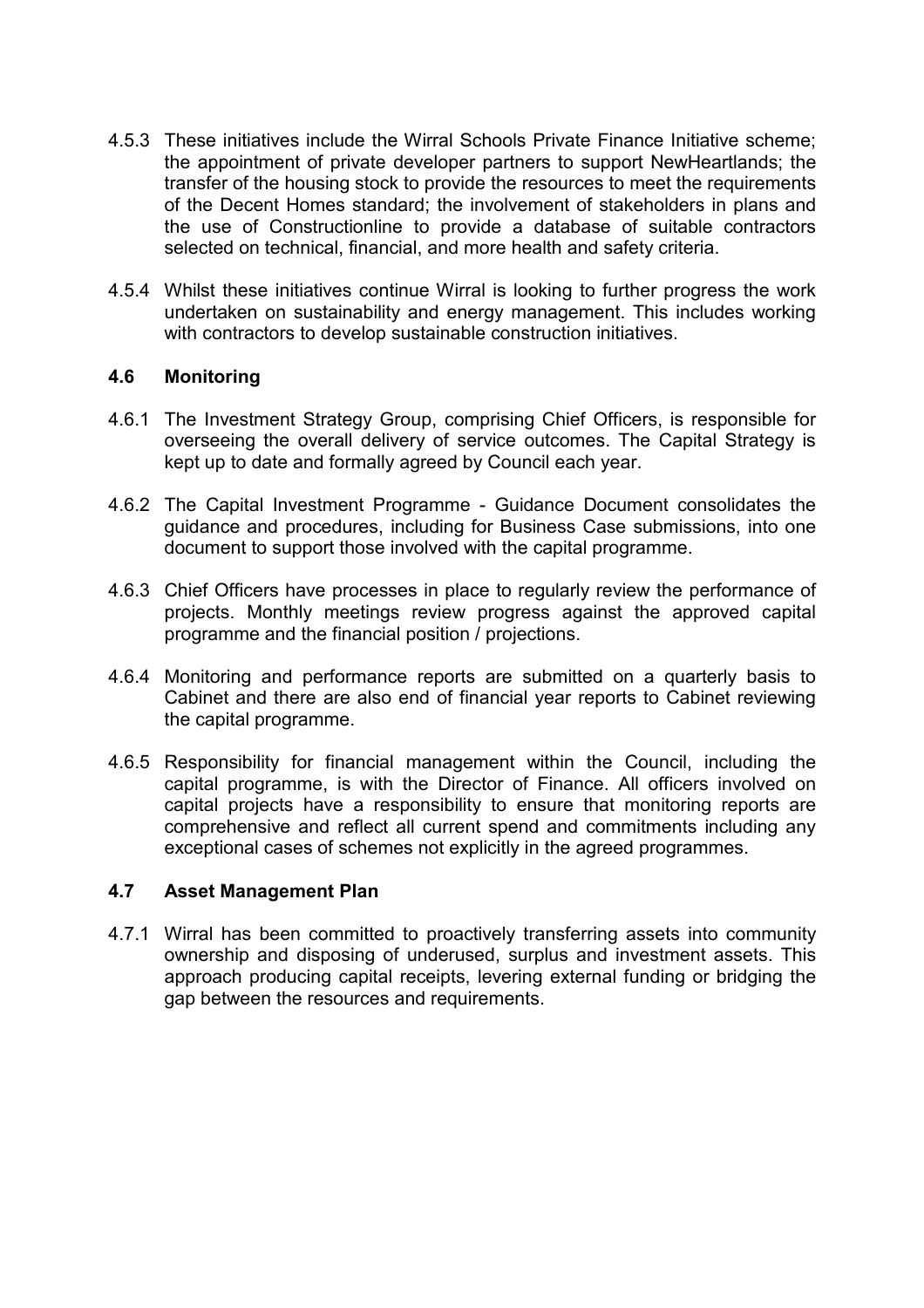- 4.7.2 The key aims and objectives of the Asset Management Plan are:-
	- To manage assets according to best environmental practices compatible with effective service delivery;
	- To identify the Council's current and future building and land needs;
	- To rationalise under-utilised or poorly performing assets;
	- To increase the energy efficiency and sustainability of our buildings;
	- To work more closely and share use of assets with other organisations and agencies to provide better front-line services to customers;
	- To evaluate and explore new ways of flexible working to reduce the need for administrative accommodation.

# 5.0 CAPITAL PLAN

# 5.1 Introduction

- 5.1.1 The Government allocates funding based upon what the Council is expected to invest in the areas of education, transport and social services. It should be noted that the amount of money allocated by the Government for supported borrowing was halved in 2010/11 with future allocations subject to review. Under the Prudential Code for Capital Finance for Local Authorities additional spend on capital investment can be incurred as long as the plans are affordable, prudent and sustainable. This is measured by a series of indicators integral to the Treasury Management policy of which the key is the revenue cost.
- 5.1.2 The Wirral Investment Strategy sees the Council and partners committed to encouraging focused and dynamic development while maintaining and enhancing Wirral's unique character and high quality of life. The Strategy will ensure Wirral continues to be a prosperous and sustainable place to invest in, live, work and visit.
- 5.1.3 Underpinning the Investment Strategy are the Full Employment Strategy for Wirral, a framework for improving employment rates, and An Enterprise Strategy for Wirral, a plan for increasing self-employment and business starts.
- 5.1.4 The Council increasingly works with the private sector to maximise resources in the continued regeneration of Wirral. The Capital Strategy identifies the links with the Corporate Plan and informs the programme of investment. With resources insufficient to meet all of the aspirations the programme is prioritised based upon criteria that take account of the priorities.

# 5.2 Capital Programme

5.2.1 The Capital Programme is agreed each December and any schemes considered for approval are subject to a Business Case submission and evaluated against the agreed priorities of the Council.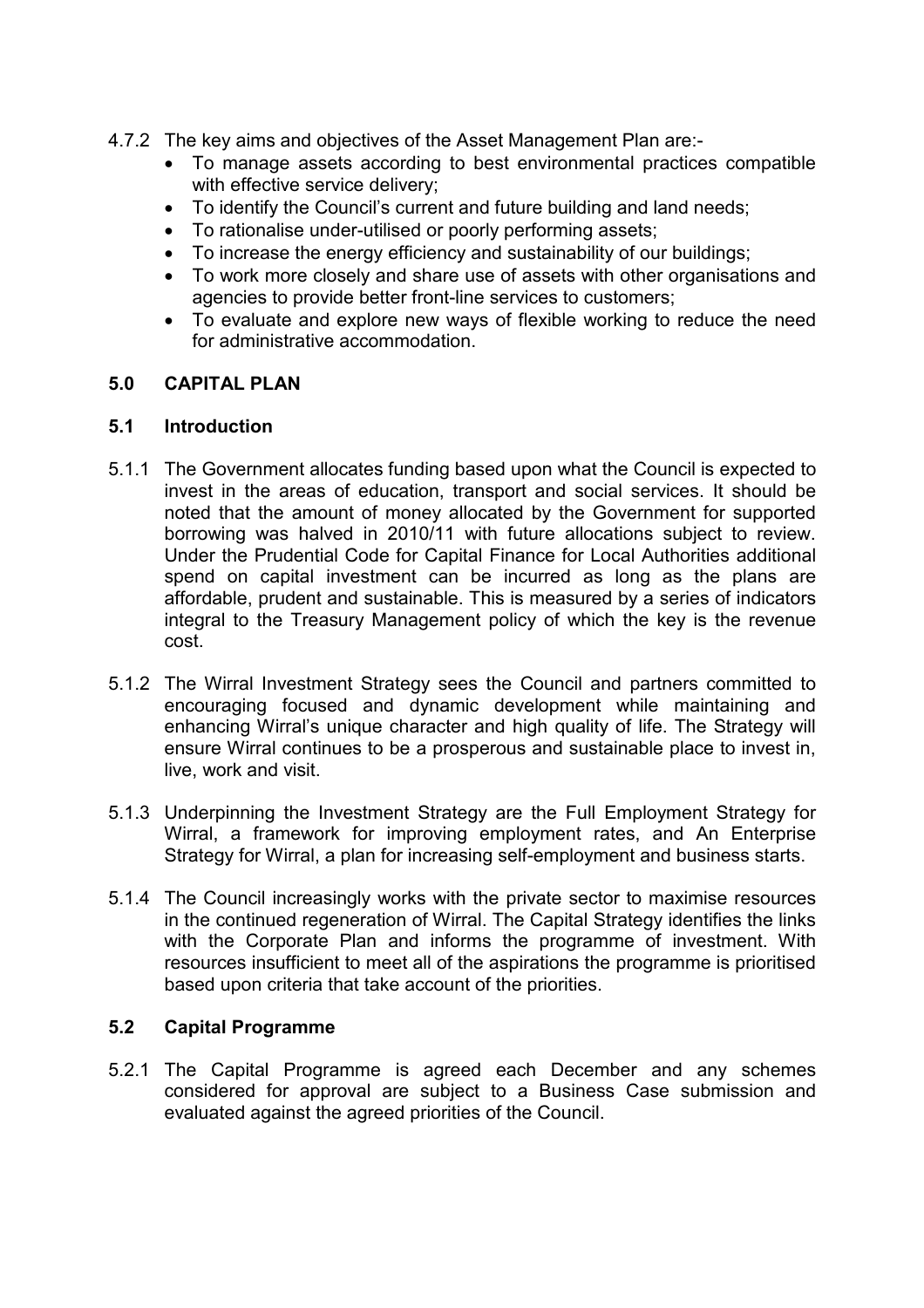- 5.2.2 Under regeneration / housing the NewHeartlands initiative is a long term project, primarily focussed upon housing, to regenerate the east side of Wirral and is presently part of a wider area encompassing parts of Sefton and Liverpool and is government grant funded. This funding is subject to regular review and future allocations depend upon the progress being achieved.
- 5.2.3 The Local Transport Plan details the programme in respect of maintaining local transport routes and improving community safety. The major scheme is the M53 Bidston Viaduct scheme which is funded primarily by Central Government with the Council making a contribution towards the costs. Whilst Wirral is the waste collection authority, the Merseyside Waste Disposal Authority provides the disposal facilities, with initiatives planned as part of the Merseyside Waste Management Strategy. The costs of these initiatives are met by the constituent authorities through the Waste Disposal Authority levy.
- 5.2.4 Improving facilities available for use by the people of Wirral, includes the Extra Care Housing facility at former Mendell Lodge site, due for completion in January 2011 and improvements to Cultural Service Assets (including the museum, libraries, leisure centres and parks). The Council 'Invest-To-Save' projects include improvements to residential care arrangements and the continuing energy efficiency programme reducing our energy use and  $CO<sub>2</sub>$ emissions in Council buildings and street lighting.
- 5.2.5 In supporting young people the major spending areas are the new Woodchurch High School and the Birkenhead High Girls Academy; the Primary Schools strategy and the development of Children's Centres. In addition significant resources are also allocated for smaller school projects. Approximately 70% of the programme is funded by government grants.
- 5.2.6 There are also ongoing IT enhancements which are linked to the accommodation and asset reviews which seek to provide facilities that meet the aspirations of the people of Wirral.

| Programme                    | 2011/12   | 2012/13   | 2013/14   | 2014/15   |
|------------------------------|-----------|-----------|-----------|-----------|
|                              | £million* | £million* | £million* | £million* |
| <b>Adult Social Services</b> | 0.1       |           |           |           |
| <b>Corporate Services</b>    | 2.1       | 0.3       |           |           |
| Children & Young People      | 25.9      | 17.5      | 15.0      | 15.0      |
| Finance                      | 1.5       | 1.5       | 0         |           |
| Law, HR & Asset Management   |           | 0         |           |           |
| Regeneration                 | 17.6      | 17.6      | 14.0      | 14.0      |
| <b>Technical Services</b>    | 9.7       | 8.7       | 10.0      | 10.0      |
| Total programme              | 56.9      | 45.6      | 39.0      | 39.0      |

### Capital Programme as at 30 September 2010

\* Estimated as future years will be informed by the Government Comprehensive Spending Review 2010 and Local Government Finance Settlement 2011/12.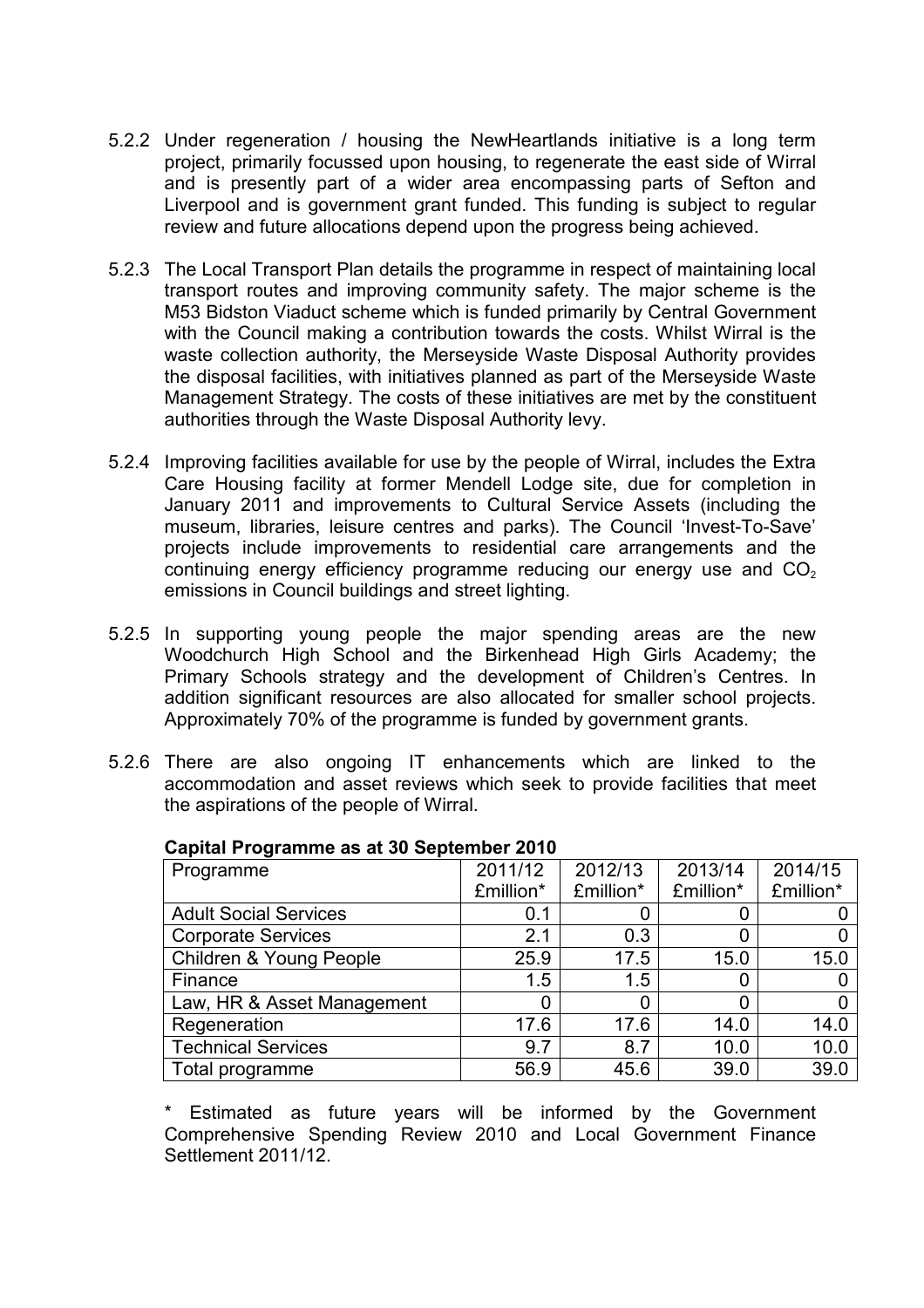# 5.3 Resources

- 5.3.1 Under the Prudential Code the authority can borrow to fund capital spend up to the level that can be afforded. The Government provides funding to support a certain level of borrowing known as supported borrowing. However the level of supported borrowing was halved in 2010/11 and future levels are subject to review by the Government. Assumptions on the level of borrowing have been reflected in the Medium Term Financial Strategy and Plan.
- 5.3.2 Government Grants are specific to schemes and are allocated in accordance with the terms of the grant approval. Primarily within the areas of educational development and regeneration this includes NewHeartlands as well as employment/regeneration projects. It should be noted that the Government is undertaking a review of capital grants with a view to reducing the level of grants and moving toward more non specific grants. Further information should be available after the Comprehensive Spending Review is complete.
- 5.3.3 The unpredictable nature of the timing of capital receipts means that they are used to provide flexibility in funding the programme. The receipts are projected from the likely sale of assets resulting from the Asset Management Plan and include former school sites and the agreement with Wirral Partnership Homes for the sharing of receipts from sales of former Council houses.

| Resource                         | 2011/12   | 2012/13   | 2013/14   | 2014/15          |
|----------------------------------|-----------|-----------|-----------|------------------|
|                                  | £million* | £million* | £million* | £million*        |
| <b>General Capital Resources</b> | 9.6       | 8.7       | 3.4       | 3.4              |
| <b>Supported Borrowing</b>       | 6.2       | 5.3       | 5.3       | 5.3              |
| <b>Government Grants</b>         | 40.8      | 31.3      | 30.0      | 30.0             |
| Revenue, Reserves, Contributions | 0.3       | 0.3       | 0.3       | $\overline{0.3}$ |
| Total resources                  | 56.9      | 45.6      | 39.0      | 39.0             |

### Capital Resources as at 30 September 2010

\* Estimated as future years will be informed by the Government Comprehensive Spending Review 2010 and Local Government Finance Settlement 2011/12.

# 5.4 Management

5.4.1 A summary of the governance arrangements for the Capital Strategy and Capital Programme with the key tasks, responsibilities and target dates.

| <b>Task</b>                                    | <b>Responsibility</b>           | Time / Date |
|------------------------------------------------|---------------------------------|-------------|
| <b>Identify</b><br>departmental                | priority   Chief Officers       | On-going    |
| schemes                                        |                                 |             |
| Ensure that approved projects   Chief Officers |                                 | On-going    |
| are procured and delivered                     |                                 |             |
| the<br>Oversee                                 | financial   Director of Finance | On-going    |
| capital<br>management of the                   |                                 |             |
| programme                                      |                                 |             |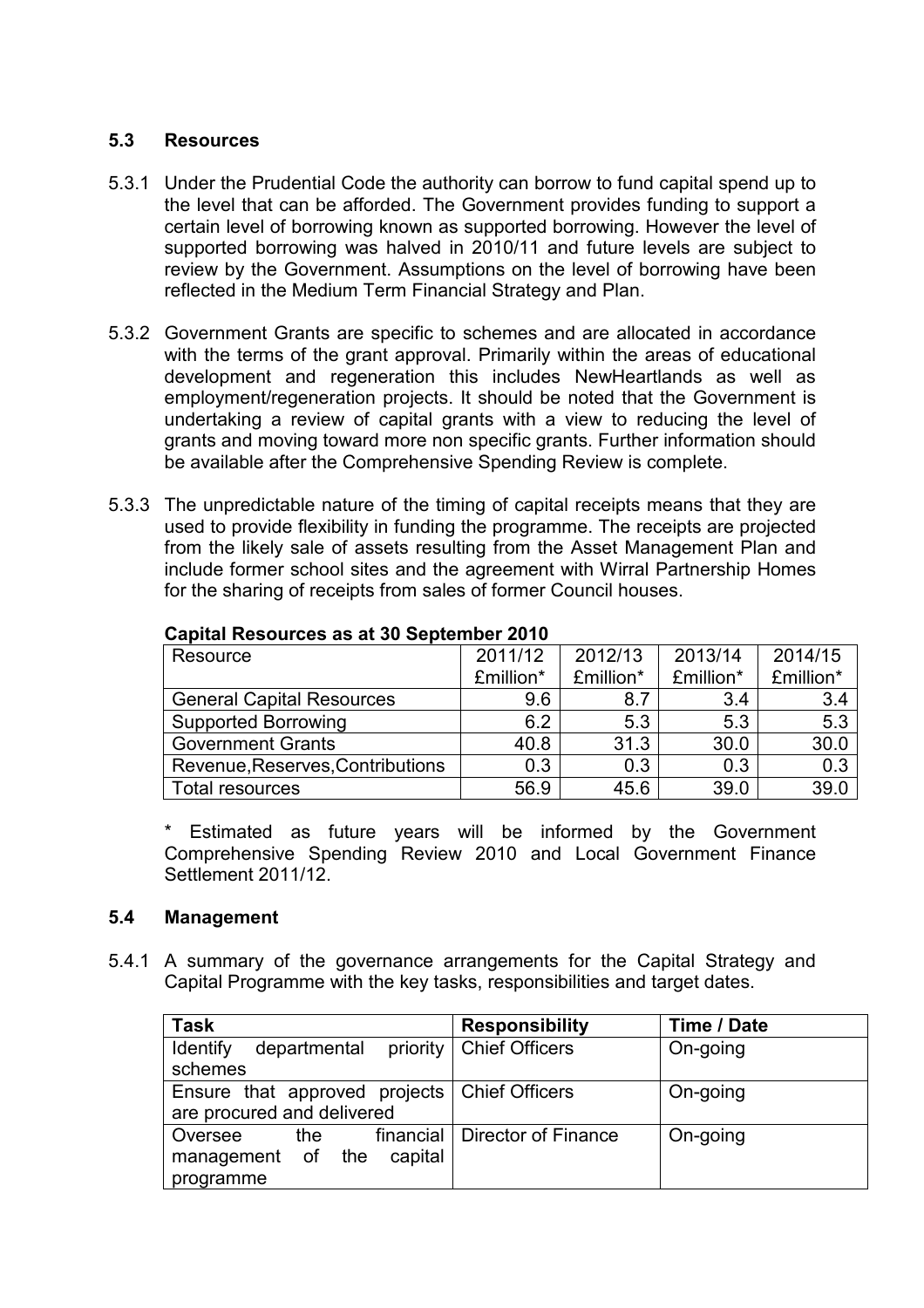| Report variations to schemes<br>within the approved programme                                    | <b>Chief Officers</b>      | As required |
|--------------------------------------------------------------------------------------------------|----------------------------|-------------|
| Authorise increases in<br>the<br>budgeted levels of expenditure<br>for schemes                   | Cabinet / Council          | As required |
| Produce monitoring reports for<br>Director of Finance                                            | <b>Chief Officers</b>      | Quarterly   |
| Produce monitoring reports to<br>Cabinet                                                         | <b>Director of Finance</b> | Quarterly   |
| Review Capital Strategy and<br>report to Cabinet                                                 | <b>Director of Finance</b> | September   |
| Consider the annual review of<br>the Capital and other Strategies<br>and Guidance Document       | Cabinet                    | September   |
| <b>Business</b><br>Case<br>Prepare<br>submissions for schemes to be<br>included in the programme | <b>Chief Officers</b>      | October     |
| <b>Consider and prioritise Business</b><br>Case submissions                                      | <b>Capital Group</b>       | November    |
| Capital<br>Produce<br>annual<br>the<br>Programme report to Cabinet /<br>Council                  | Director of Finance        | December    |
| Approve the Capital Programme<br>- including the new schemes                                     | Cabinet / Council          | December    |
| Produce year-end<br>reports<br>to I<br>Cabinet                                                   | <b>Director of Finance</b> | June        |